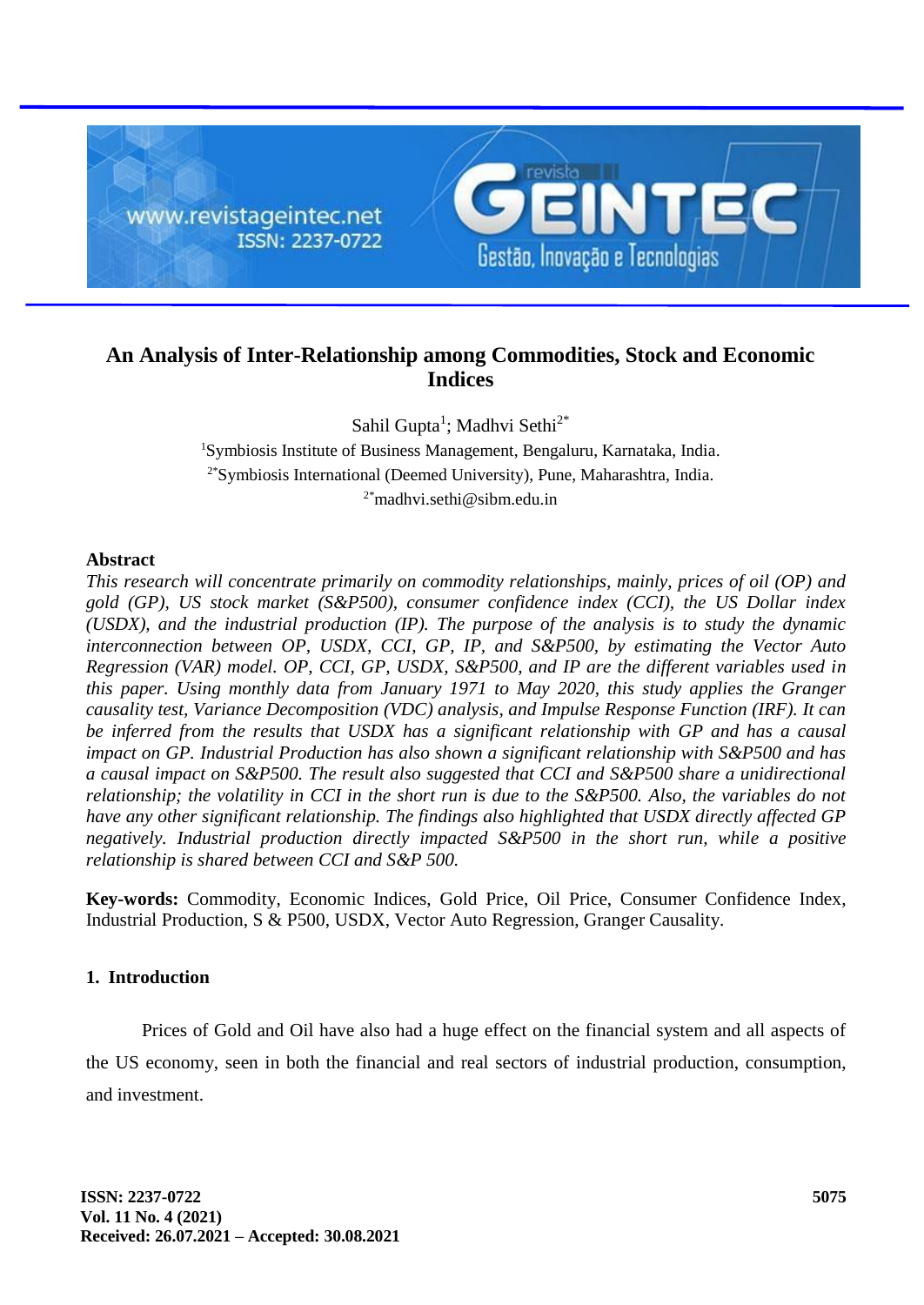The stock market can assess what the economy's financial sentiment is. Much work has been carried out to establish a connection between the OP, GP, and stock S&P 500. It has generally been found that GP and stock markets index (SMI) are highly negatively correlated in times of recession, suggesting gold serves as a hedge when the sentiments are bearish on the economy [1].

Some important metrics like Consumer Confidence Index, US Dollar Index and Industrial Production might also significantly affect GP, OP, stock market, and themselves. If the unemployment rate is high, it might affect the CCI, which in turn has an impact on the demand that may lead to a decrease in Industrial Production, ultimately affecting the S&P 500. As SMI is the clear indicator of market and business sentiment and, as gold is considered a safe-haven investment, eventually it will lead the investors to withdraw and invest money from the stock market to gold, resulting in raising its prices. There can exist many links among these variables these, which will be established in this study [2].

Very few studies have established a relationship between OP, CCI, GP, IP, S&P500, and USDX. These indexes are some of the most frequently used metrics to determine the strength and state of the economy. This paper aims to identify any relationship among these variables. If there exists one, then which factor has the highest impact on that relationship.

# **2. Review of Literature**

A study conducted by Young (2006), to understand the relationship between real activity (Industrial production) and the SMI return, suggested that despite the expectation of breaking down of relationship between the two due to the transformation of the US economy from a manufacturing to establishing itself as a service-oriented economy in the latter part of the  $20<sup>th</sup>$ century, it was observed that the relationship not only continues to exist but also have appeared to strengthen [3].

To understand the dynamics between S&P500 returns, OP, exchange rate, and GP, Sujit & Kumar, in their research, revealed that the exchange rate is highly impacted, as there are shifts in other variables. It also found that S&P500 was impacted far less by the exchange rate.

Another study by Ewing & Thompson focused on the cyclical movement of OP along with industrial production, S & P500, and other variables. They found that after using a variety of significant cyclical relationships and three separate time series, OP is procyclical and is lagged to IP.

The analysis by Junttila et al., studying the hedging of commodities against the stock market during financial crises, highlights that oil futures and US equities share a positive correlation. Simultaneously, it is negative between the futures of oil and gold, which was important because, in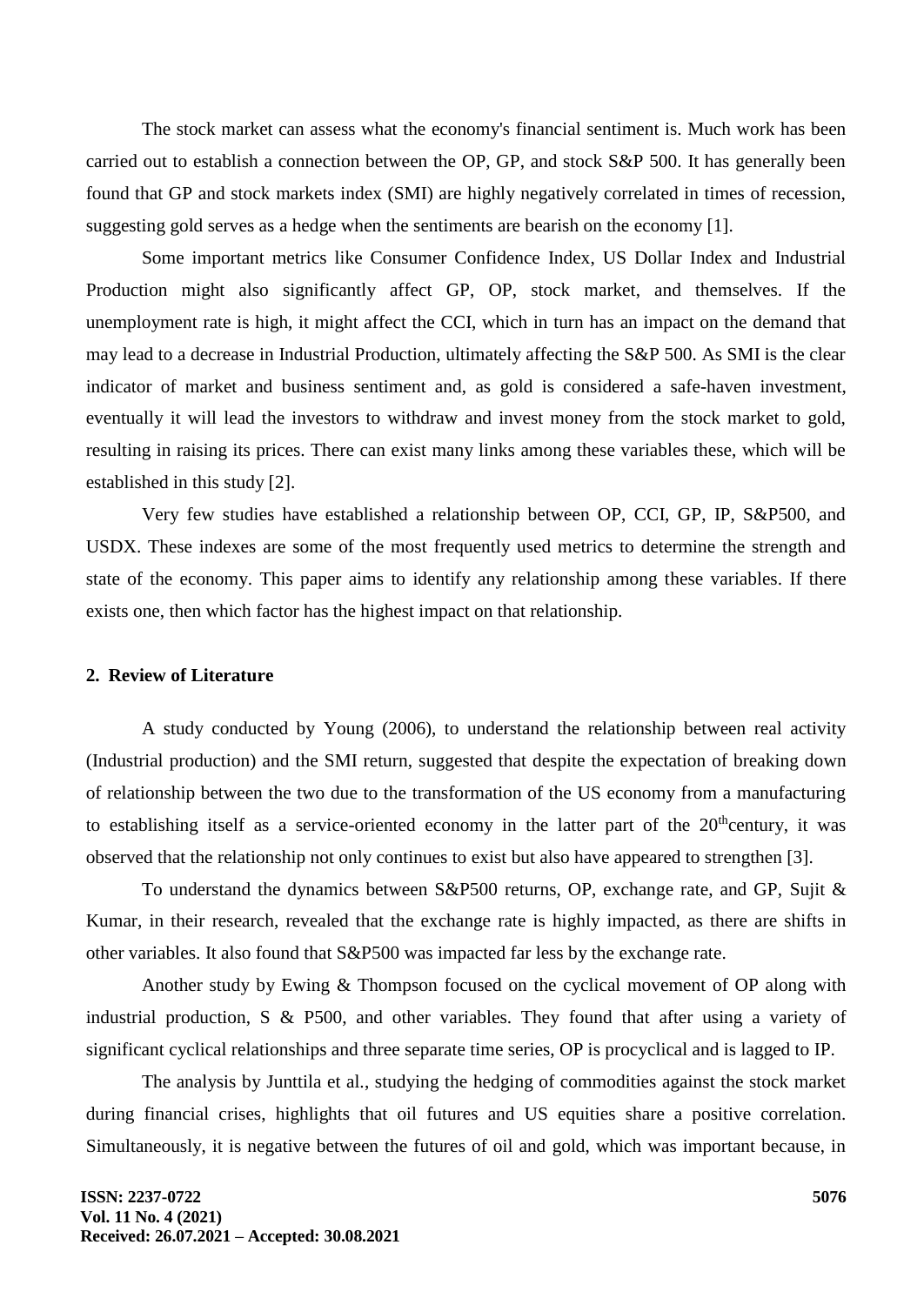times of crisis, market and investor sentiment shifts, and individual risk ability declined significantly [4].

To further explore the interconnection between investor sentiment and S&P500 index and gold returns, a study by Piñeiro-Chousa et al. suggested that there existed a causal relationship between S&P500 and gold prices. The study also observed that gold returns influenced the S&P500 volatility and that the sentiment of experienced users has an impact on S&P500 returns.

Studying the interconnection in the United States between industrial production, interest rate, aggregate S&P500, inflation, and real exchange rate, Kim, in his article, observed that S&P500 is positively linked to IP. However, it is negatively related to the exchange rate [5].

Another study examining the relation between CCI and S&P500 by Hsu et al. discovered that CCI and S&P500 share a bi-directional causality. As SMI triggers CCI shifts, and as S&P500 returns serve as the leading indicator, customers view it as the market feeling directly affecting their sentiments. The variations in the CCI often result in Granger-cause S&P500 returns because of the animal spirits perception of consumers.

While the belief in a causal relationship between GP and S&P500, as suggested by Piñeiro-Chousa et al., holds in most cases, it is important to understand that it might not be necessarily true in every case. In Malaysia, research by Hussin et al. suggested that this hypothesis is not accurate. The study suggested that the GP is not a relevant variable to predict variation in Islamic share prices. At the same time, it also suggested that OP and SMI share a two-way causal relationship. In contrast, the GP, on the other hand, had no effect on the SMI, or vice versa. It can, therefore, be assumed that in the short-term, stock returns in Malaysia were influenced only by the price variables of the OP [6].

The relationship between the S&P500 and the CCI can be further extended by studying the relationship in another developed nation other than the United States to test whether the results differ. It was indicated in the paper by Kloet that CCI is greatly affected by the European Union stock market. It matches the finding of the study by Hsu et al.

The dynamics between financial markets and commodities, revealing the presence of long-term equilibrium among GP, OP volatility, GP volatility, OP, and SMI, was examined by Gokmenoglu & Fazlollah to provide another critical research.

The importance of investment during financial crises remains a challenge. How the investor sentiment changes during crises and what impact it has on the stock markets was shown by Bolaman & Evrim Mandac in their study. Their study indicated that CCI and SMI shared a long-term relationship.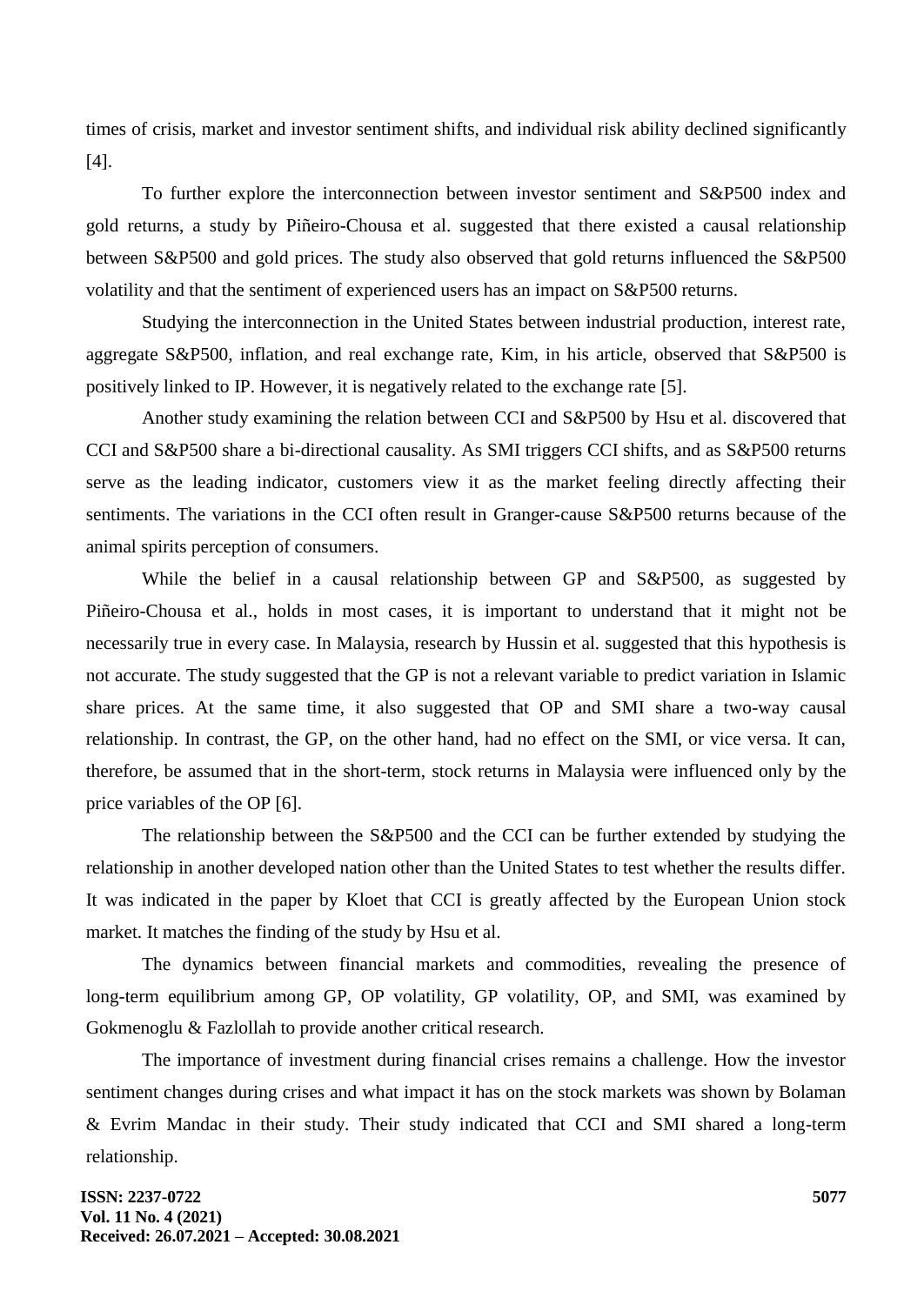Understanding the market and investor sentiment is a challenge. It remains a very important part of an investment in the developed economies. Low market returns are usually preceded by periods of high consumer confidence, as observed by Ho & Hung in their study to determine the impact of investor sentiment on returns and volatility in the United States, France, and Italy economy. Further, conditional volatility in most countries is significantly caused by a shift in the sentiment [7].

To explain the relationship between OP shocks and SMI and examine the relationship transitions by shifting focus from developed to emerging economies, Maghyereh conducted research, taking into account 22 emerging countries, concluding that OP shocks have no substantial effect on SMI returns.

Cobo-Reyes & Quirós, to examine the impact of OP on IP and SMI, shows that OP impacts IP and SMI returns in a negative and statistically relevant manner. Still, the effect on SMI returns is greater than that on IP.

The purpose of the analysis by Simakova was to examine and assess the character of the price-level co-movement. The study discovered a long-term association between GP and OP [8].

#### **3. Data and Research Methodology**

# **3.1. Source of Data**

The study used secondary data to determine the interrelationship between Gold prices, Oil prices, stock market index, Consumer Confidence Index (CCI), Industrial Production, and US dollar index [9]. The data for gold prices was taken from (GoldHub.com) for oil prices from the US. Energy Information Administration, for stock index (S&P500), USDX, the data was taken from yahoo finance. For CCI and Industrial production, data was taken from the OECD website. The data collected is monthly for all the variables for 49 years, starting from 1971-01-01 to 2020-05-01 [10].

#### **3.2. Research Method Used for Analysis**

# **3.2.1. Stationarity Test**

The Augmented Dickey-Fuller test is initially performed for all variables. If a unit root is absent, then it is assumed that the data at the level is stationary [11]. If the unit root is present, that implies the non-stationarity of the variables; then, they are made stationary through differencing until there is no root factor in them. The hypotheses for the test are presented below: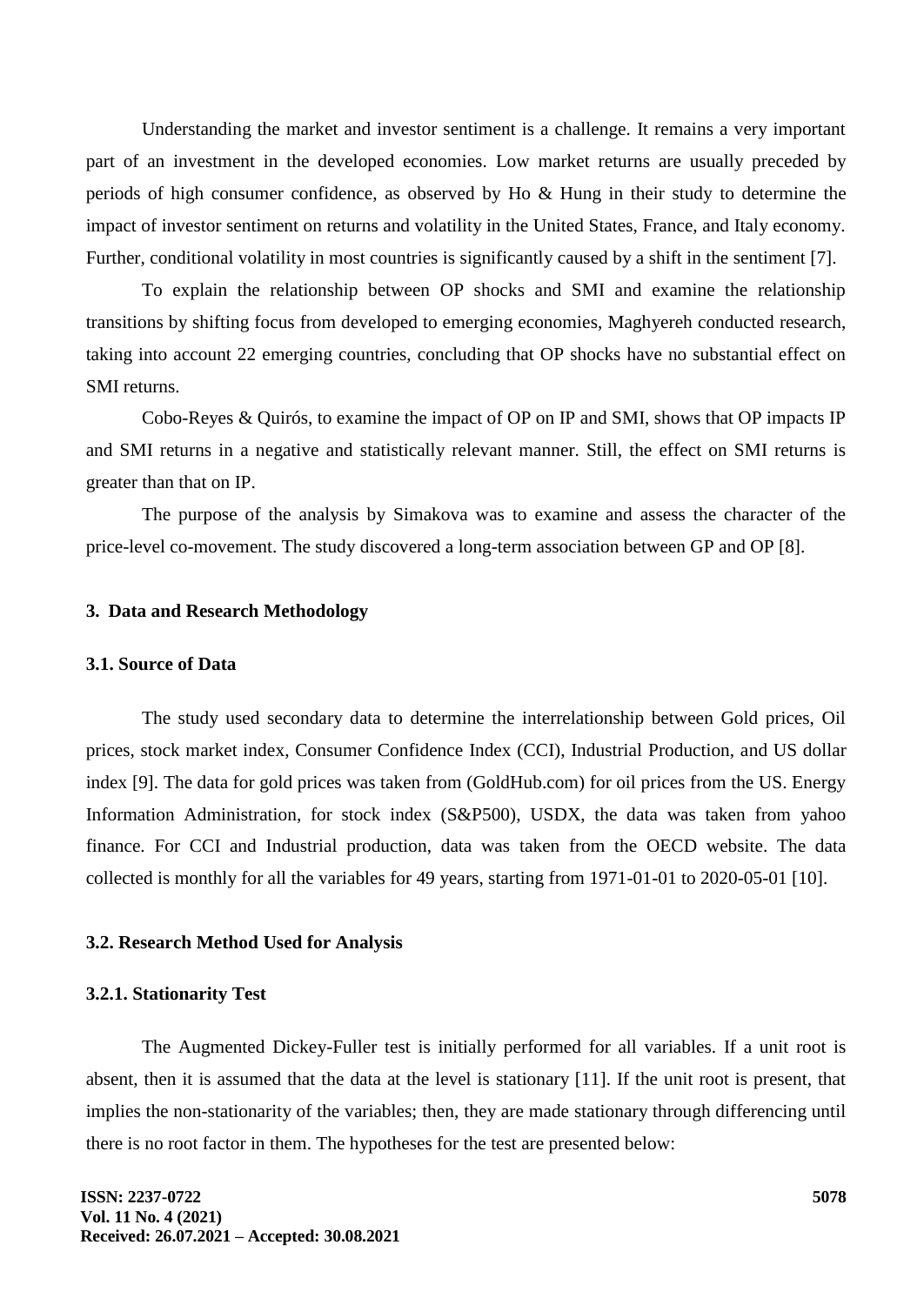H0: Data is not stationary (Unit root is present)

H1: Data is stationary (Unit root is absent)

Suppose ADF statistics exceed the critical value at 95%. In that case, the H0 can be rejected, and the H1 is accepted, which means the data is stationary [12].

#### **3.2.2. Lag-Length Selection**

Minimum Akaike information criteria (AIC) are selected to select the optimal lag length. Before selecting the lag length, it is important to consider that if the VAR lag length is too short, it may not capture the dynamic behavior of the variables. If it is too long, then it will distort the data and lead to a decrease in power. Based on the results, the study chose four lags to be appropriate [13].

# **3.2.3. Vector Auto Regression (VAR) and Granger Causality**

Finally, a VAR model is applied to estimate the dynamics in between the variables. A granger causality test is performed to determine the causal effect among them. For each series, the granger causality test is applied. The hypotheses for the test are presented below:

H0: Series1 does not granger cause series 2

H1: Series1 does granger cause series 2.

## **3.2.4. Variance Decomposition (VDC) Analysis and Impulse Response Function (IRF)**

The coefficients that are derived from the VAR model estimate may not be relevant for direct interpretation. Hence, both the VDC and the IRF are used. IRF is used to determine if there are any dynamic relationships between variables [14], which also represent the dynamic response of each variable to all the variables within the system responding to a shock. VDC is used to test and evaluate whether the variables have a causal relationship between them, which also senses that due to a shock in one variable, up to what extent the variation in other variables is explained within the system [15].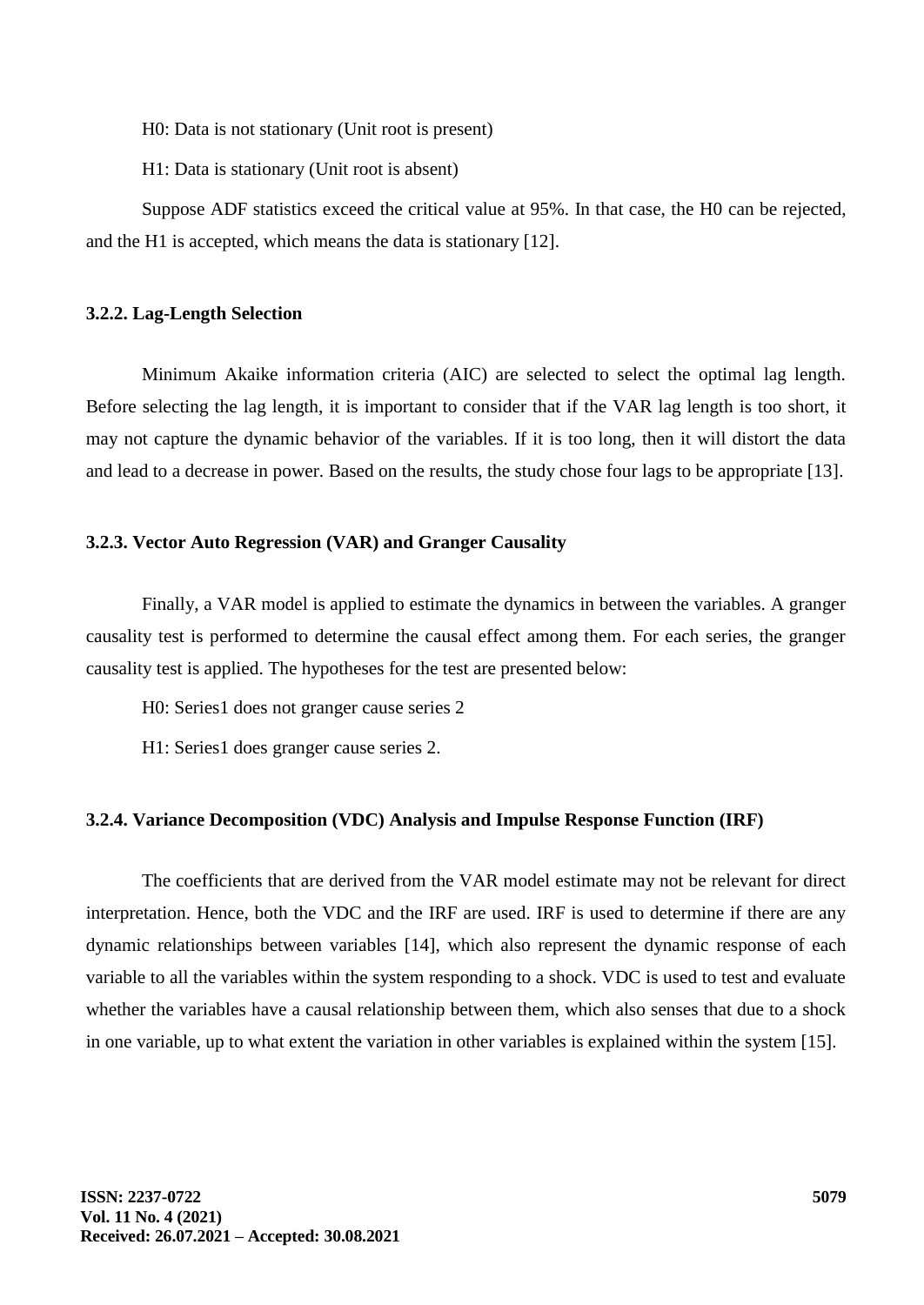#### **4. Results and Analysis**

## **4.1. Stationary Test Results and Discussion**

In Table 1, the ADF test findings are presented to determine if the unit root is present and to assess the integration order in variables is presented  $[14]$ . The null hypothesis,  $H_0$ , the presence of unit root, cannot be rejected when tested on the data. Nonetheless, at the first difference, each variable is evaluated for lack of unit root, signifying that the order I (1) is built into the sequence [15].

| Variables                    | Level      | <b>First Difference</b> |  |
|------------------------------|------------|-------------------------|--|
|                              | <b>ADF</b> | ADF                     |  |
| S&P500                       | $-0.5554$  | $-10.370*$              |  |
| <b>GOLD</b>                  | $-0.95003$ | $-7.9856$ *             |  |
| OIL                          | $-2.9192$  | $-11.518$ <sup>*</sup>  |  |
| <b>CCI</b>                   | $-2.8097$  | $-8.3954$ *             |  |
| <b>INDUSTRIAL PRODUCTION</b> | $-1.3573$  | $-4.7500*$              |  |
| USDX                         | $-2.7088$  | $-9.4385$ *             |  |

Table 1 - ADF Test Statistics

**\***Denote significance at 1% respectively

For lag length selection, the one with the minimum AIC is selected. In this study, the optimum lag length is selected to be 4.

# **4.2. Granger Causality Results and Discussion**

Table 2 presents the results of the Granger causality test. The outcome of the Granger causality test indicates that there are ten important causal relationships, namely DFS&P500 causes DFOIL, DFS & P500 causes DFCCI, DFS & P500 causes DFIP, DFGOLD causes DFOIL, DFUSDX causes DFGOLD, DFOIL causes DFCCI, DFOIL causes DFIP, DFS & P500 causes DFCCI. Two causal bidirectional relationships occur between DFS&P500 and DFIP and DFCCI and DFIP [16].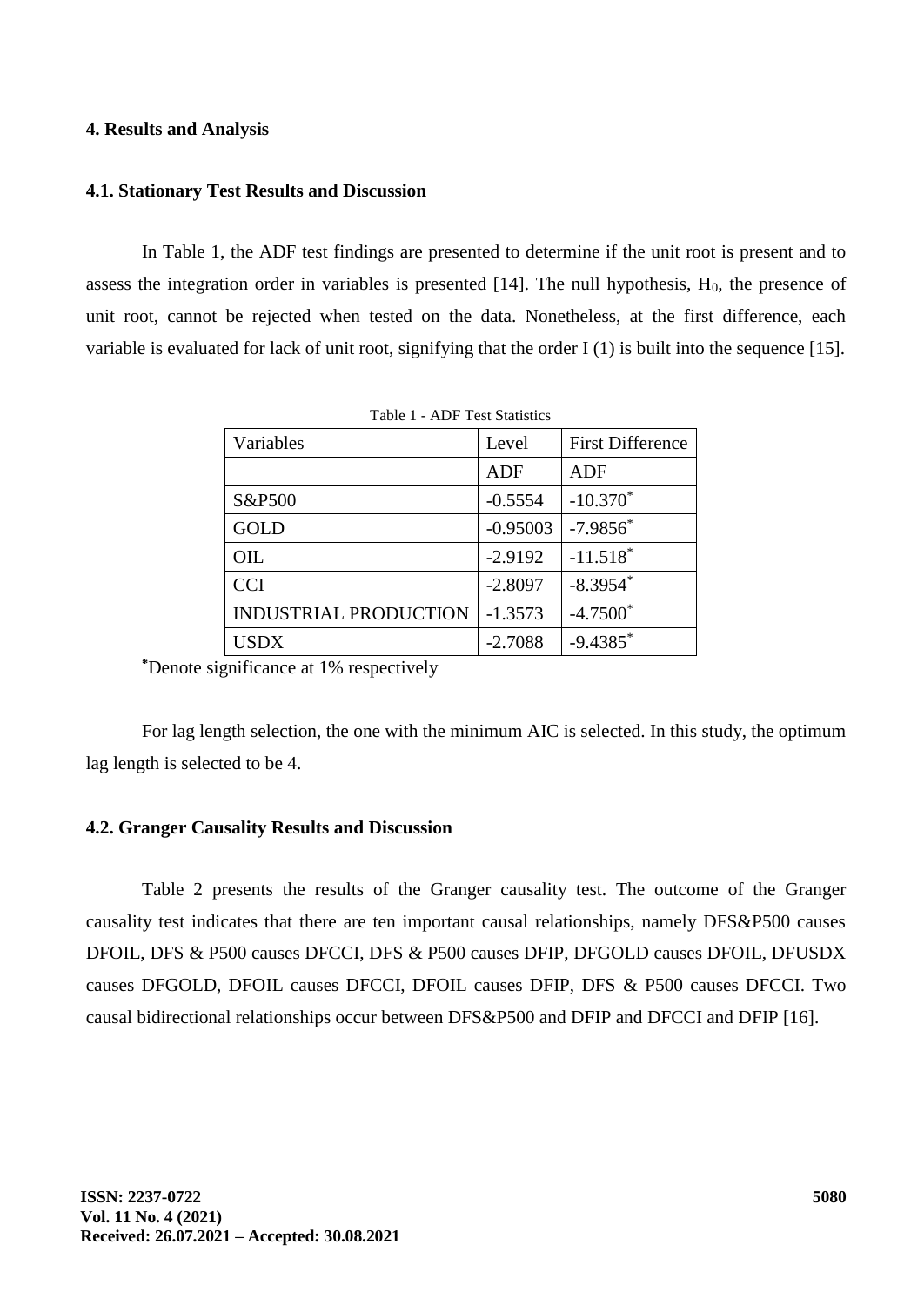| H <sub>0</sub> : NULL_HYPOTHESIS       | <b>F STATISTICS</b> | <b>P_VALUE</b>  |  |
|----------------------------------------|---------------------|-----------------|--|
| DFS&P500 do not Granger Cause DFOIL    | 11.397              | 6.551e-09 ***   |  |
| DFOIL do not Granger Cause DFS&P500    | 1.6902              | 0.1507          |  |
| DFS&P500 do not Granger Cause DFGOLD   | 1.503               | 0.1998          |  |
| DFGOLD do not Granger Cause DFS&P500   | 0.3762              | 0.8257          |  |
| DFS&P500 do not Granger Cause DFCCI    | 11.063              | $1.185e-08$ *** |  |
| DFCCI do not Granger Cause DFS&P500    | 0.5618              | 0.6905          |  |
| DFS&P500 do not Granger Cause DFIP     | 32.814              | $< 2.2e-16$ *** |  |
| DFIP do not Granger Cause DFS&P500     | 3.5267              | $0.007419$ **   |  |
| DFS&P500 do not Granger Cause DFUSDX   | 0.876               | 0.4779          |  |
| DFUSDX do not Granger Cause DFS&P500   | 0.0803              | 0.9884          |  |
| DFGOLD do not Granger Cause DFOIL      | 3.9185              | $0.003782**$    |  |
| DFOIL do not Granger Cause DFGOLD      | 2.1933              | 0.06843         |  |
| DFGOLD do not Granger Cause DFCCI      | 1.3936              | 0.2347          |  |
| DFCCI do not Granger Cause DFGOLD      | 1.6926              | 0.1501          |  |
| DFGOLD do not Granger Cause DFIP       | 0.6767              | 0.6083          |  |
| DFIP do not Granger Cause DFGOLD       | 1.2296              | 0.2971          |  |
| DFGOLD do not Granger Cause DFUSDX     | 1.0385              | 0.3866          |  |
| DFUSDX do not Granger Cause DFGOLD     | 11.992              | $2.279e-09$ *** |  |
| DFOIL do not Granger Cause DFCCI       | 5.5008              | $0.0002371$ *** |  |
| DFCCI do not Granger Cause DFOIL       | 1.7341              | 0.1409          |  |
| DFOIL do not Granger Cause DFIP        | 10.73               | $2.144e-08$ *** |  |
| DFIP do not Granger Cause DFOIL        | 2.2821              | 0.0593          |  |
| DFOIL do not Granger Cause DFUSDX      | 1.5211              | 0.1945          |  |
| DFUSDX do not Granger Cause DFOIL      | 1.2419              | 0.2919          |  |
| <b>DFCCI</b> do not Granger Cause DFIP | 9.1863              | 3.355e-07 ***   |  |
| DFIP do not Granger Cause DFCCI        | 3.9609              | $0.003515$ **   |  |
| DFCCI do not Granger Cause DFUSDX      | 0.538               | 0.7078          |  |
| DFUSDX do not Granger Cause DFCCI      | 1.4395              | 0.2195          |  |
| DFIP do not Granger Cause DFUSDX       | 0.3724              | 0.8283          |  |
| DFUSDX do not Granger Cause DFIP       | 0.4533              | 0.77            |  |

Table 2 - Granger Causality Result

\*\*\*significant at 1%, \*\* significant at 5%, D/DF- First Difference

Figure 1 - Shows the Likeness of the Connection

| $1.15$ and $1.01$ cannot called the control of $1.11$ and $1.010$                                 |                                                                                                   |
|---------------------------------------------------------------------------------------------------|---------------------------------------------------------------------------------------------------|
|                                                                                                   | $DFGOLD \n\longrightarrow \nDFOIL$                                                                |
| $DFUSDX \nightharpoonup\longrightarrow DFGOLD$                                                    | $DFOIL \n\longrightarrow \n\begin{array}{ccc}\n\downarrow & \downarrow & \downarrow\n\end{array}$ |
| $DFS\&P500 \longrightarrow DFCCI$                                                                 | DFS&P500 $\longleftrightarrow$ DFIP                                                               |
| $DFCCI \leftarrow \longrightarrow DFIP$                                                           |                                                                                                   |
| Indicator: $\longrightarrow$ uni-directional causality $\longrightarrow$ bi-directional causality |                                                                                                   |

Figure 1 - Granger causal relationship: ANALYSIS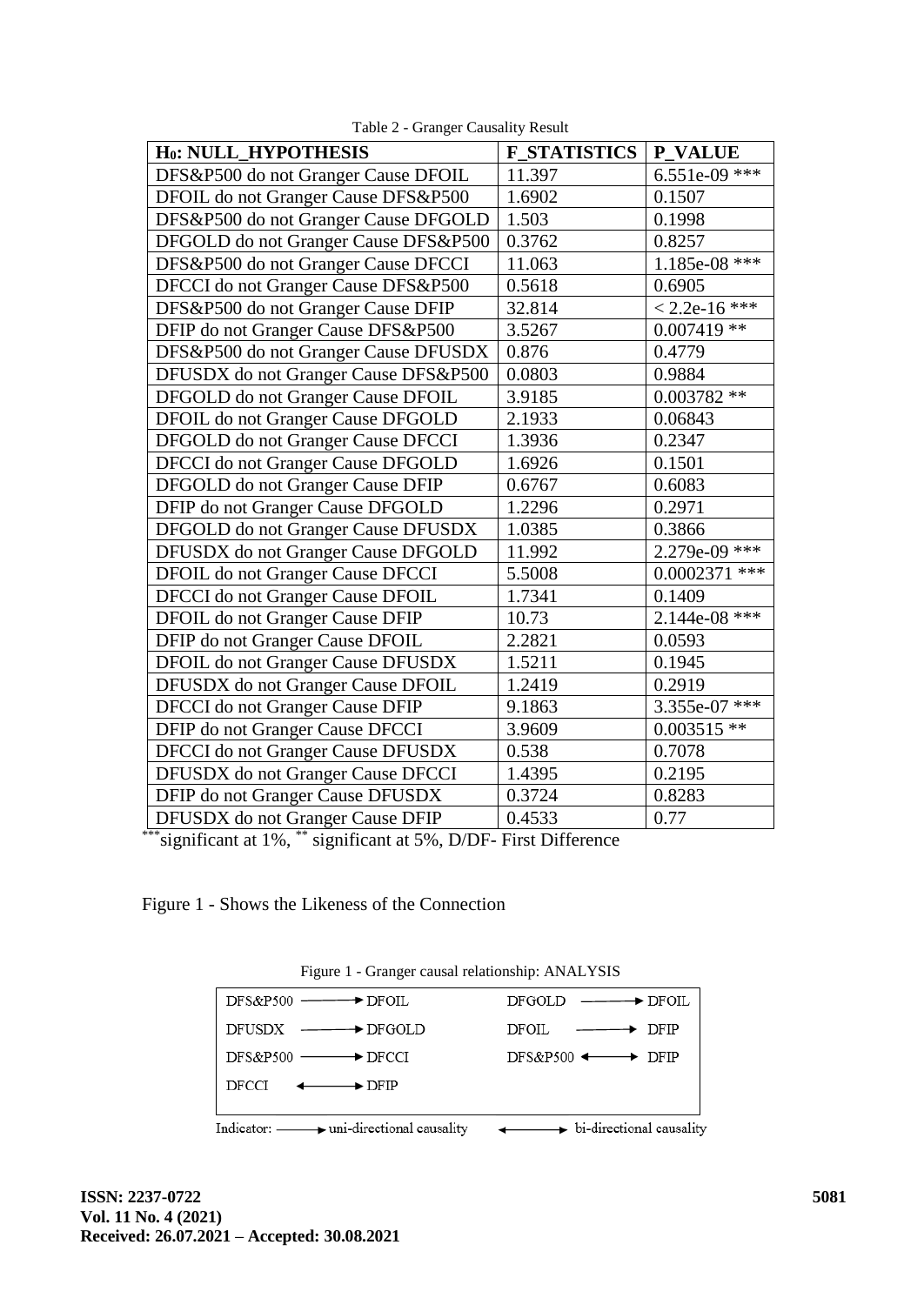# **4.3. Impulse Response Function and Variance Decomposition Results and Discussion**

Upon applying the IRF, the results revealed that a shock in the DFS&P500 responds negatively to the DFGP, as seen in Figure 2. In the long run, it becomes stable and has very less impact. DFGP shock impacts positively on DFS&P 500 and is stable in the long term. A surprise in DFOP results in a favorable relationship with DFGP and DFS&P500. For DFS&P500, negative and for DFGP, a shock in CCI reacted positively. The shock in industrial production is positive at the start for both DFS&P500 and DFGP. Still, it is unstable, frequently fluctuating over time, A shock in the DFUSDX results in a positive response for DFS&P500 and strongly negative for DFGP [17].



D/DF denotes the first difference or Integrated of order 1.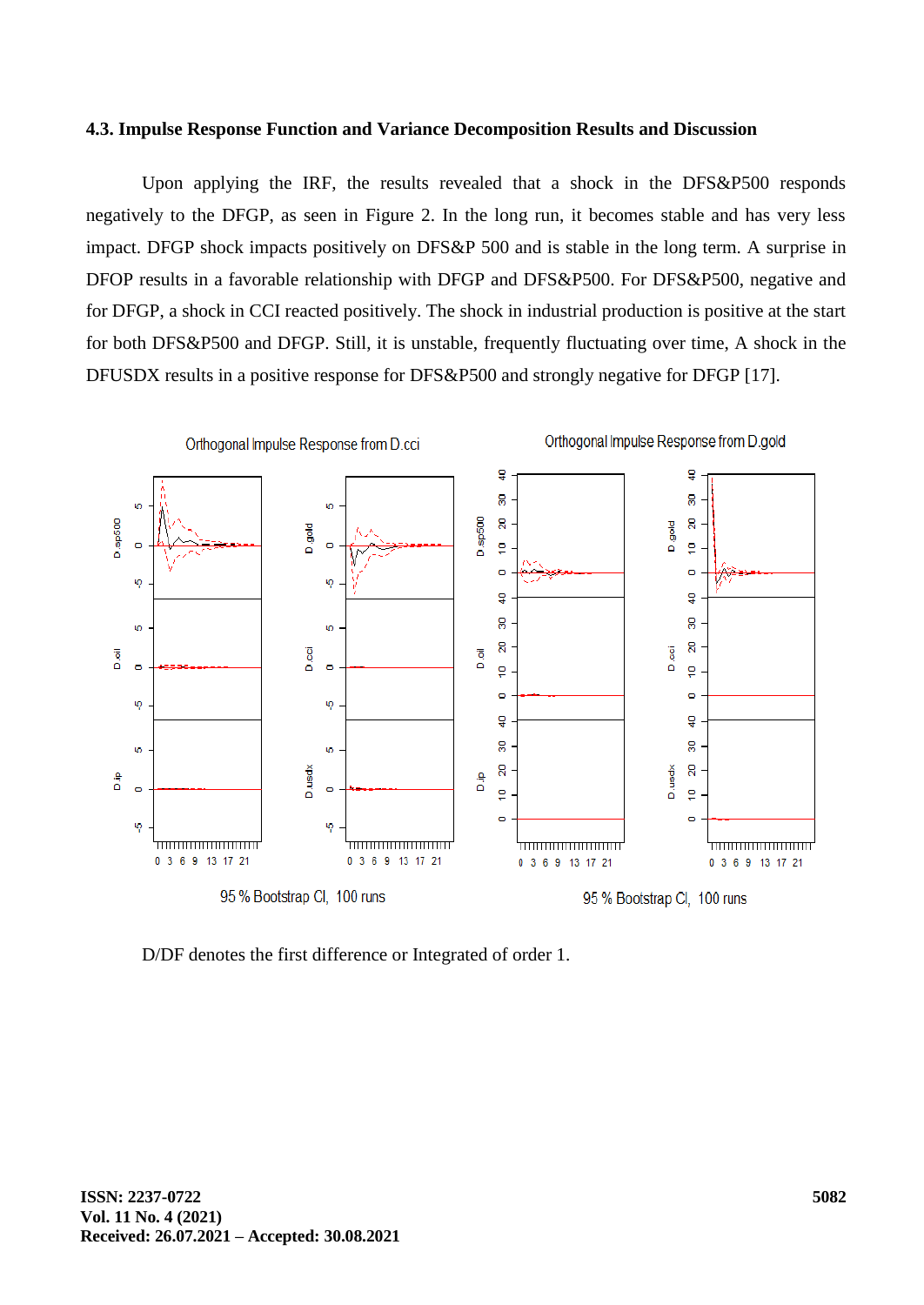

# Figure 2 - Results from the Impulse Response Function

The VDC analysis results are shown in Figure 3 and Table 3. While performing Variance decomposition, it was found that maximum variation in DFGP was due to DFUSDX of 6.61%. The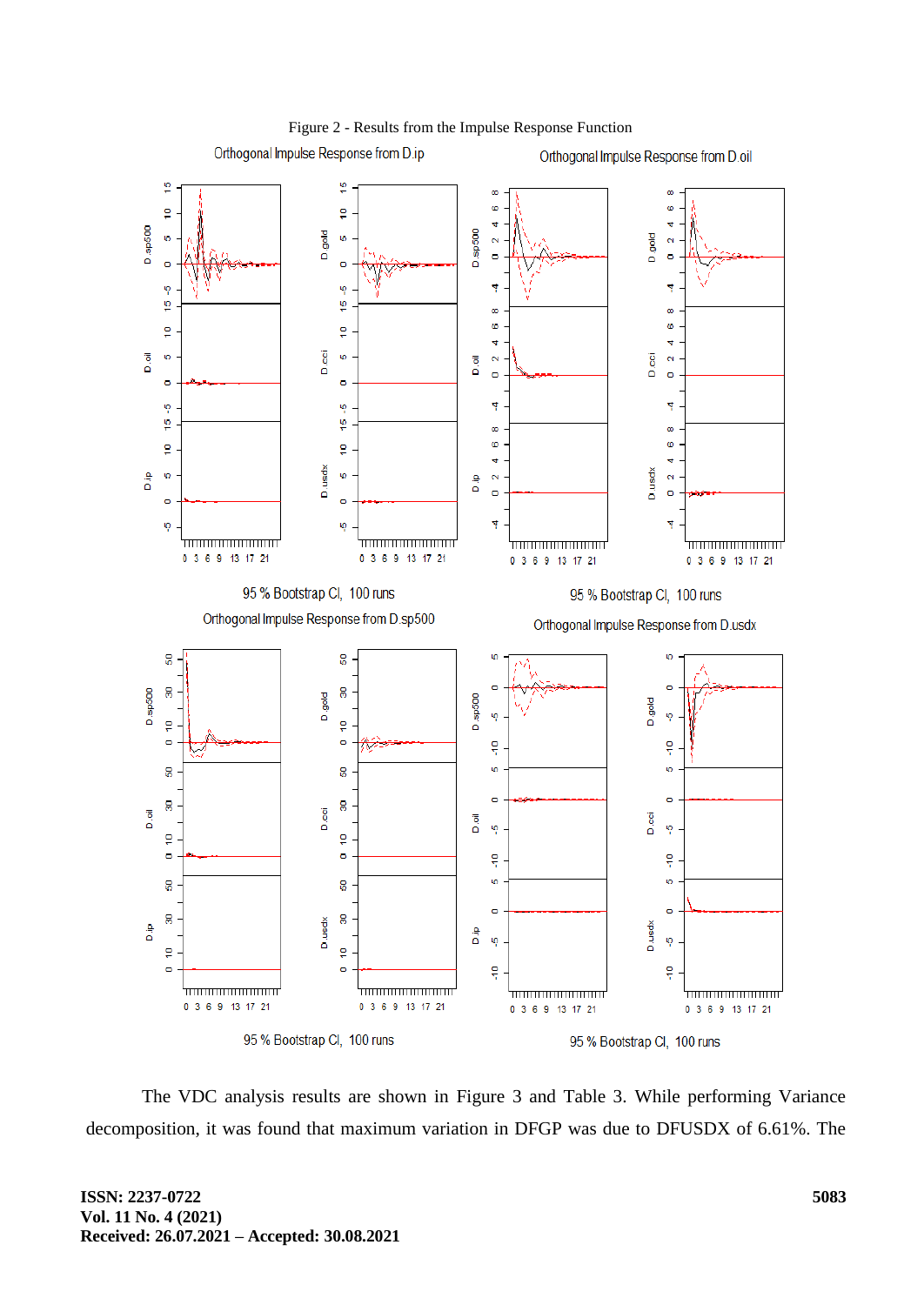majority of the fluctuation in DFOP is due to DFS&P500, i.e., 14.49%, [18]. In comparison, DFS&P500 was also responsible for the maximum variation in DFCCI of about 24.40%. Results of VDC in differenced industrial production led to finding that DFS&P500 was responsible for the majority of the changes, i.e., 17%. [19].

Also, as shown in Figure 4, the model is run for a stability test. The results show that the model is stable [20].

| <b>VCD OF</b>       | <b>DURATION</b><br>(MONTHS) | <b>CHANGE IN</b>    |               |              |              |             |               |
|---------------------|-----------------------------|---------------------|---------------|--------------|--------------|-------------|---------------|
|                     |                             | <b>DFS&amp;P500</b> | <b>DFGOLD</b> | <b>DFOIL</b> | <b>DFCCI</b> | <b>DFIP</b> | <b>DFUSDX</b> |
|                     | $\mathbf{1}$                | 1.0000              | 0.0000        | 0.0000       | 0.0000       | 0.0000      | 0.0000        |
|                     | $\overline{\mathbf{4}}$     | 0.9696719           | 0.0009        | 0.0119       | 0.0110       | 0.0057      | 5.7723        |
|                     | 8                           | 0.9222              | 0.0015        | 0.0128       | 0.0107       | 0.0516      | 8.9086        |
|                     | 12                          | 0.9191              | 0.0018        | 0.0132       | 0.0108       | 0.0537      | 0.0010        |
| <b>DFS&amp;P500</b> | 24                          | 0.9189              | 0.0018        | 0.0132       | 0.0108       | 0.0539      | 0.00107       |
|                     | $\mathbf{1}$                | 0.0046              | 0.9953        | 0.0000       | 0.0000       | 0.0000      | 0.0000        |
|                     | $\overline{\mathbf{4}}$     | 0.0134              | 0.8966        | 0.0164       | 0.0056       | 0.0009      | 0.0669        |
|                     | 8                           | 0.0145              | 0.8838        | 0.0176       | 0.0058       | 0.0119      | 0.0661        |
|                     | 12                          | 0.0148              | 0.8828        | 0.0176       | 0.0062       | 0.0122      | 0.0661        |
| <b>DFGOLD</b>       | 24                          | 0.0148              | 0.8827        | 0.0176       | 0.0062       | 0.0123      | 0.0661        |
|                     | $\mathbf{1}$                | 0.0507              | 0.0015        | 0.9476       | 0.0000       | 0.0000      | 0.0000        |
|                     | $\overline{\mathbf{4}}$     | 0.1191              | 0.0298        | 0.8259       | 0.0011       | 0.019       | 0.0047        |
|                     | 8                           | 0.142               | 0.0367        | 0.7887       | 0.0011       | 0.026       | 0.0052        |
|                     | 12                          | 0.1447              | 0.0371        | 0.7849       | 0.0012       | 0.026       | 0.00531       |
| <b>DFOIL</b>        | 24                          | 0.1449              | 0.0371        | 0.7844       | 0.0012       | 0.026       | 0.0053        |
|                     | $\mathbf{1}$                | 0.0076              | 0.00005       | 0.0158       | 0.9764       | 0.000       | 0.000         |
|                     | $\overline{\mathbf{4}}$     | 0.169               | 0.0029        | 0.0286       | 0.7692       | 0.0182      | 0.0117        |
|                     | 8                           | 0.2304              | 0.0044        | 0.0396       | 0.6872       | 0.0267      | 0.0114        |
|                     | 12                          | 0.2423              | 0.0055        | 0.0416       | 0.671        | 0.0271      | 0.0112        |
| <b>DFCCI</b>        | 24                          | 0.244               | 0.0059        | 0.0419       | 0.6695       | 0.0272      | 0.0112        |
|                     | $\mathbf{1}$                | 0.0000              | 0.0041        | 0.0030       | 0.0055       | 0.9872      | 0.0000        |
|                     | $\overline{\mathbf{4}}$     | 0.1802              | 0.0056        | 0.0232       | 0.0243       | 0.7634      | 0.003         |
|                     | 8                           | 0.1692              | 0.0068        | 0.0286       | 0.0393       | 0.7509      | 0.0049        |
|                     | 12                          | 0.1699              | 0.007         | 0.0288       | 0.0396       | 0.7493      | 0.0051        |
| <b>DFIP</b>         | 24                          | 0.170               | 0.007         | 0.0288       | 0.0397       | 0.7492      | 0.0051        |
|                     | $\mathbf{1}$                | 0.0101              | 0.0017        | 0.0219       | 0.007        | 0.0038      | 0.9552        |
|                     | $\overline{\mathbf{4}}$     | 0.0136              | 0.0081        | 0.0320       | 0.0083       | 0.0043      | 0.9332        |
|                     | 8                           | 0.0143              | 0.0089        | 0.0323       | 0.0086       | 0.0058      | 0.9298        |
|                     | 12                          | 0.0146              | 0.0089        | 0.0323       | 0.0087       | 0.0060      | 0.9292        |
| <b>DFUSDX</b>       | 24                          | 0.0146              | 0.00897       | 0.0323       | 0.0087       | 0.006       | 0.9291        |

Table 3 - VDC Analysis: Results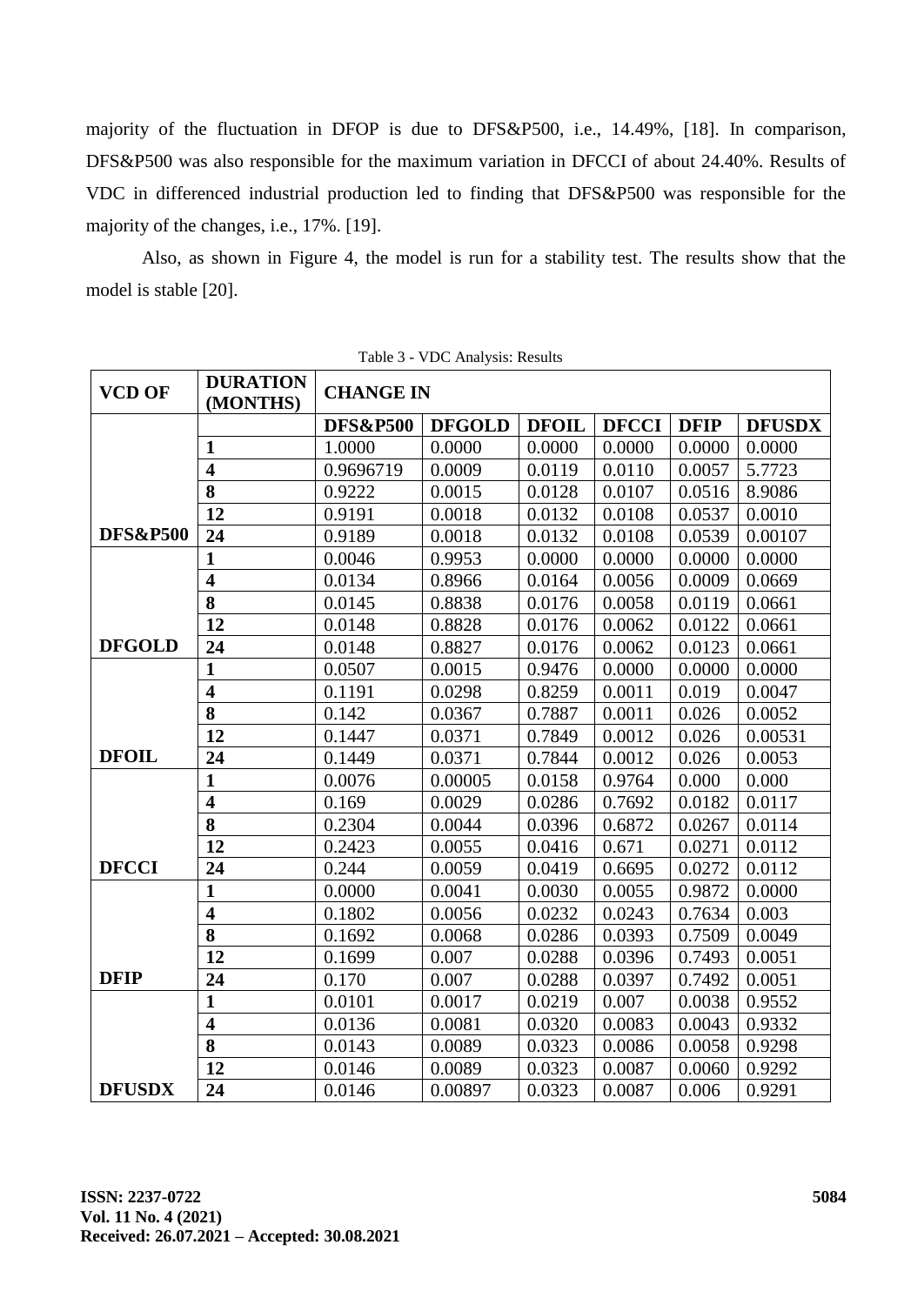![](_page_10_Figure_0.jpeg)

Figure 4 - Results of Stability Test

![](_page_10_Figure_2.jpeg)

**ISSN: 2237-0722 Vol. 11 No. 4 (2021) Received: 26.07.2021 – Accepted: 30.08.2021**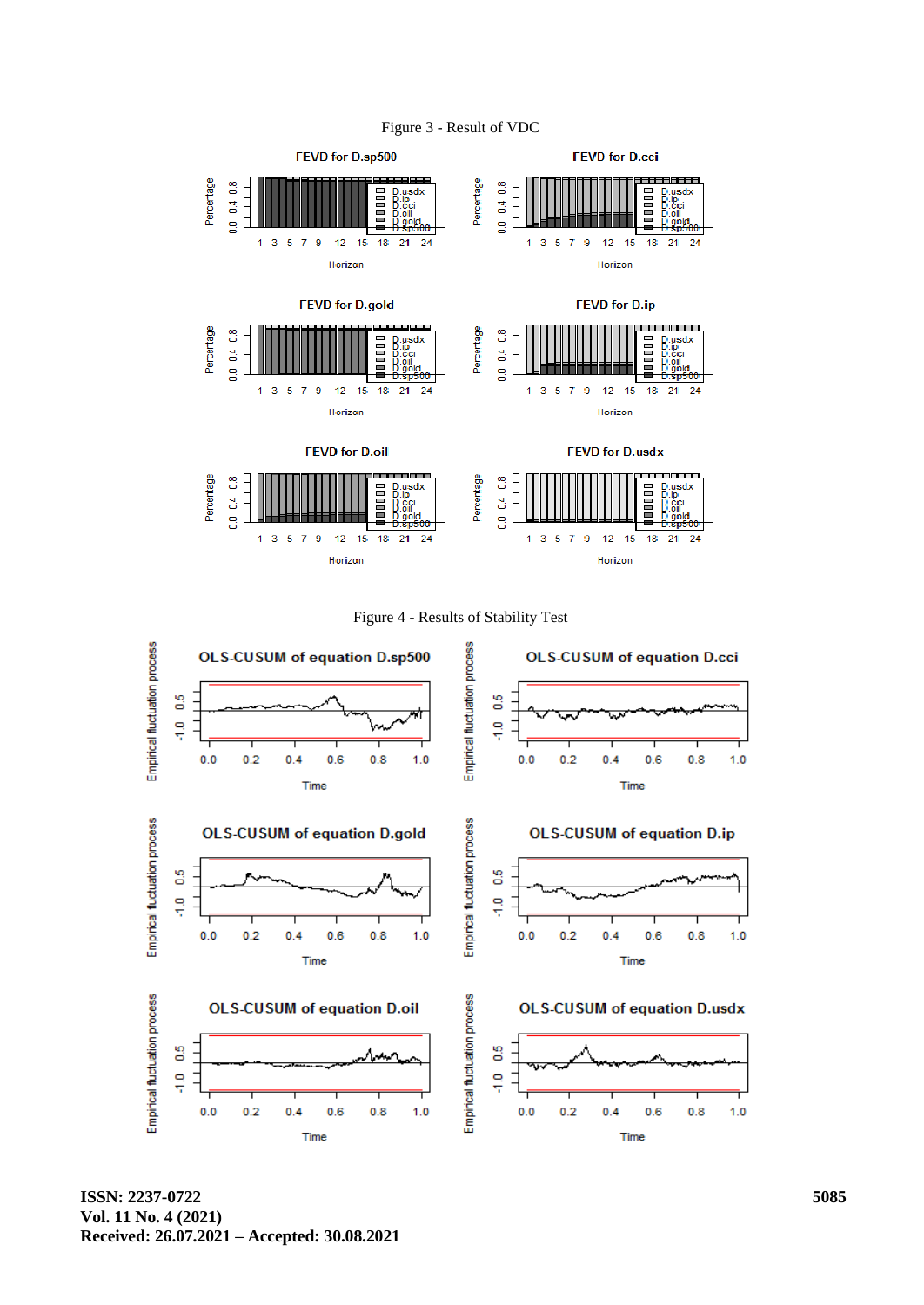# **4. Conclusion**

This study's main objective is to investigate the relationship between GP, OP, S&P500, CCI, Industrial production, USDX. From the analysis conducted, it can be concluded that USDX has a significant relationship with GP, having a causal effect on GP. Industrial Production also showed a significant relationship with S&P500, having a causal effect on S&P500. The result also showed that although S&P500 and CCI share a unidirectional relationship between them, the variation in CCI can be due to the S&P500 in the short run. Also, there exists no other significant relationship among the variables listed. The findings also highlighted that USDX directly affected GP negatively; industrial production impacted S&P500 in the short run while CCI and S&P 500 share a positive relationship. The analysis of Crude Oil, Gold, and Silver, in addition to the NIFTY and Sensex, revealed that investing in these assets is more convenient for investors than investing in the increasingly volatile stock market. Since the stock market experiences very large ups and downs, expecting consistent returns is very dangerous. The analysis of returns on Crude Oil, Gold, and Silver helped us realize that the said market does not have as many large swings, as it is commonly assumed and opposed to other commodities, and that investors can select these markets as a safe investment avenue without much concern.

**Conflict of Interest:** There is no conflict of interest among the authors.

**Funding:** Self-funded.

**Ethical approval:** Not applicable.

# **References**

Baker, M., & Wurgler, J. (2007). Investor sentiment in the stock market. *Journal of Economic Perspectives, 21*(2): 129–151.

Baur, D.G., & Lucey, B.M. (2010). Is Gold a Hedge or a Safe Haven? An Analysis of Stocks, Bonds, and Gold. *The Financial Review, 45*(3): 217–229.

Baur, D.G., & McDermott, T.K. (2010). Is gold a haven? International evidence. *Journal of Banking and Finance, 34*(8): 1886–1898.

Bolaman, Ö., & Evrim Mandacı, P. (2014). Effect of Investor Sentiment on Stock Markets. *Finansal Araştırmalar ve Çalışmalar Dergisi, 6*(11): 51–64.

Cobo-reyes, R., & Quirós, G.P. (2005). The effect of oil price on industrial production and on stock returns. *Departamento de Teoría e Historia Económica,* 1–20.

Ewing, B.T., & Thompson, M.A. (2007). Dynamic cyclical co-movements of oil prices with industrial production, consumer prices, unemployment, and stock prices. *Energy Policy, 35*(11): 5535–5540.